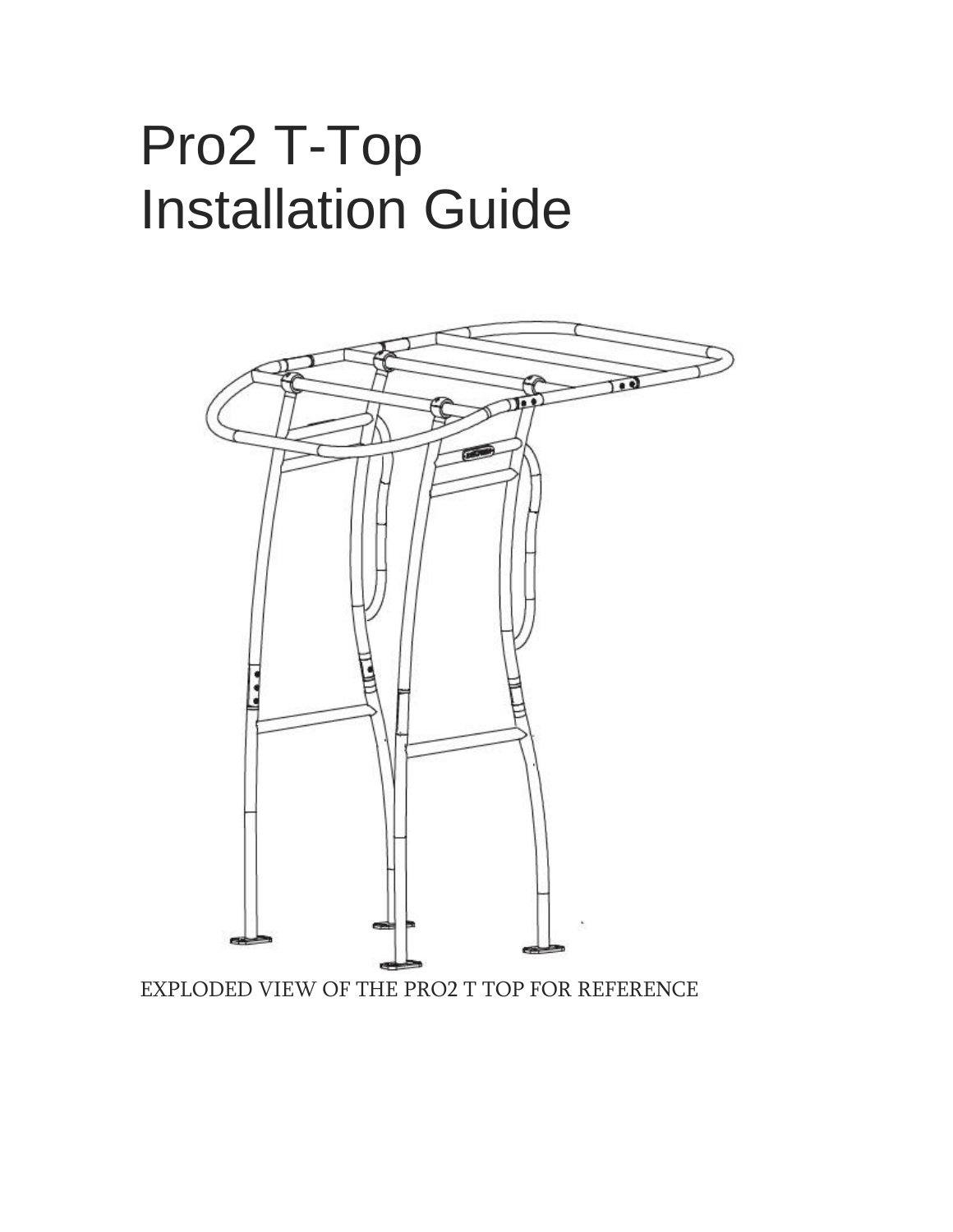

### STEP 1:

Unpack and check the contents of the box and check parts list.

Please read all Instruction prior to installation

If you are NOT sure of any part of the guide or you have any questions Please contact the supplier or DOLPHIN T Tops

PARTS LIST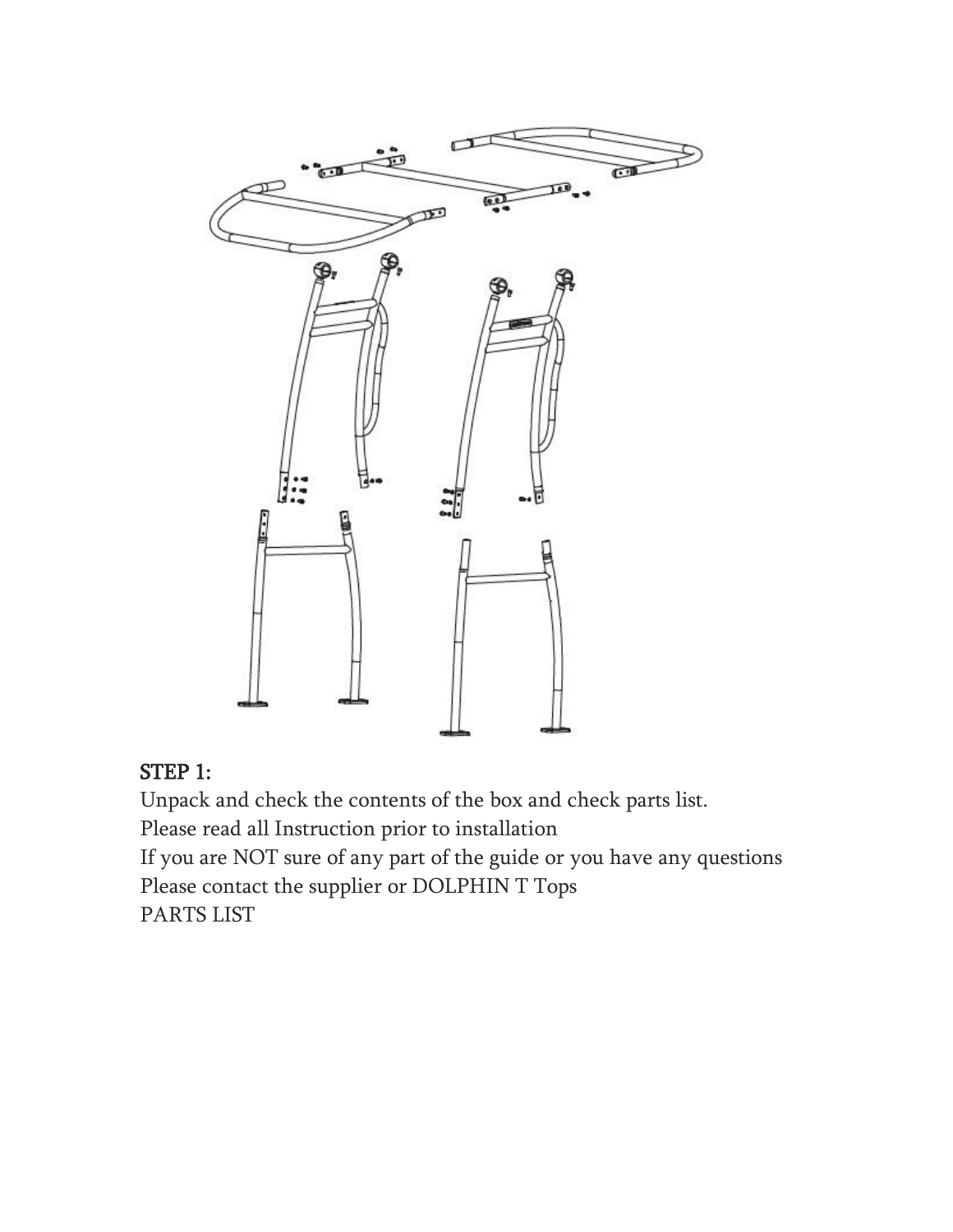

#### STEP 2:

Positioning of the lower half of the side frame.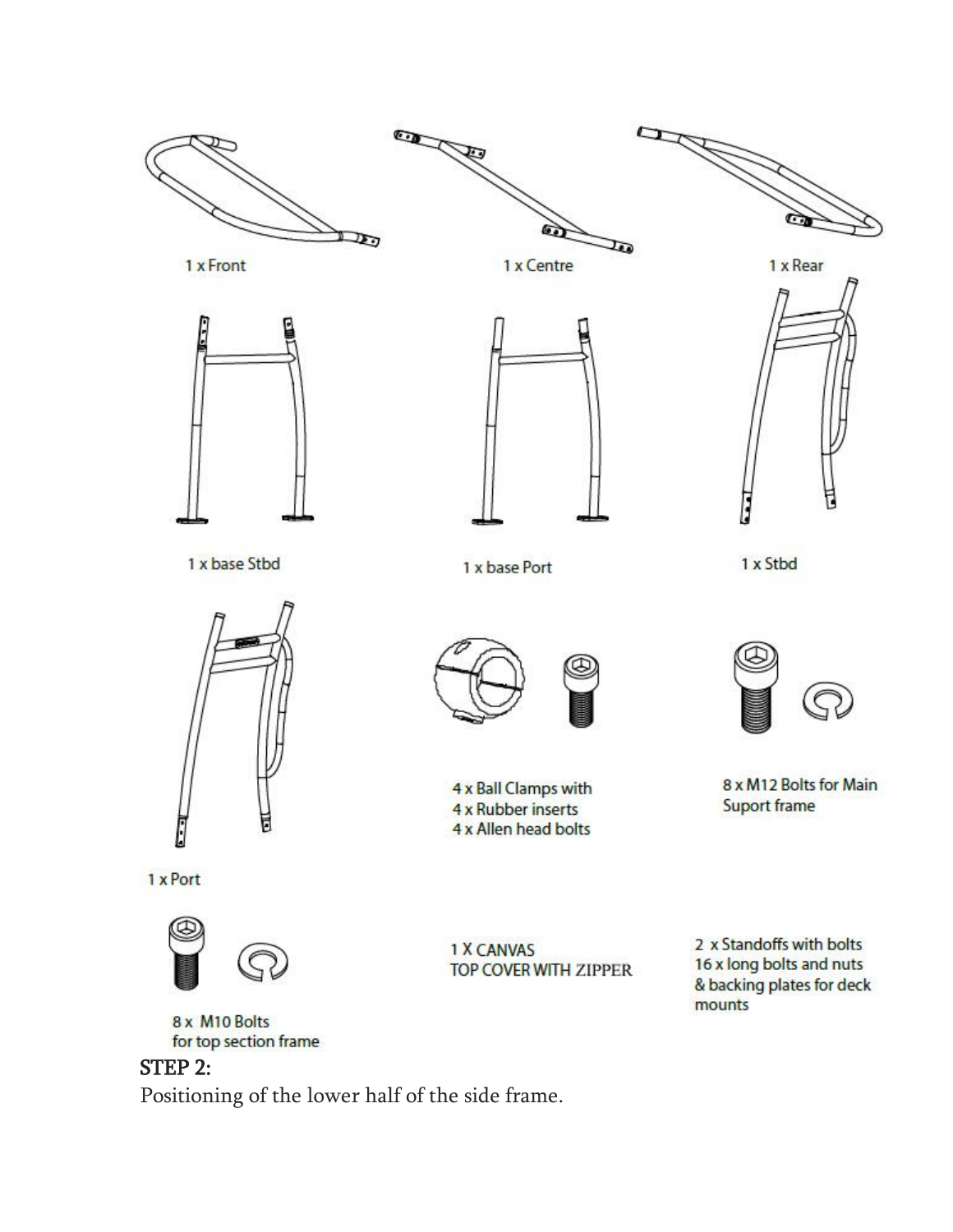Distance from the center console to lower side frame (1inch to 7inch) Check under the floor for wires or other objects that could effect the mounting Place the lower half of side frame in the desired position and mark as a reference Remove the side frames and Measure the distance between the front mounting position from Port to Starboard (side to side) Right this measurement down



STEP 3: Assemble the side support frame

Attach the lower half and upper half of the side frames using the bolts and split washers. Note the Dolphin logo faces outwards from the boat Note the bolt heads will be concealed in the counter sunk area and face inwards towards the console. Note you have a Port and Starboard Side Frame as described above logos facing outwards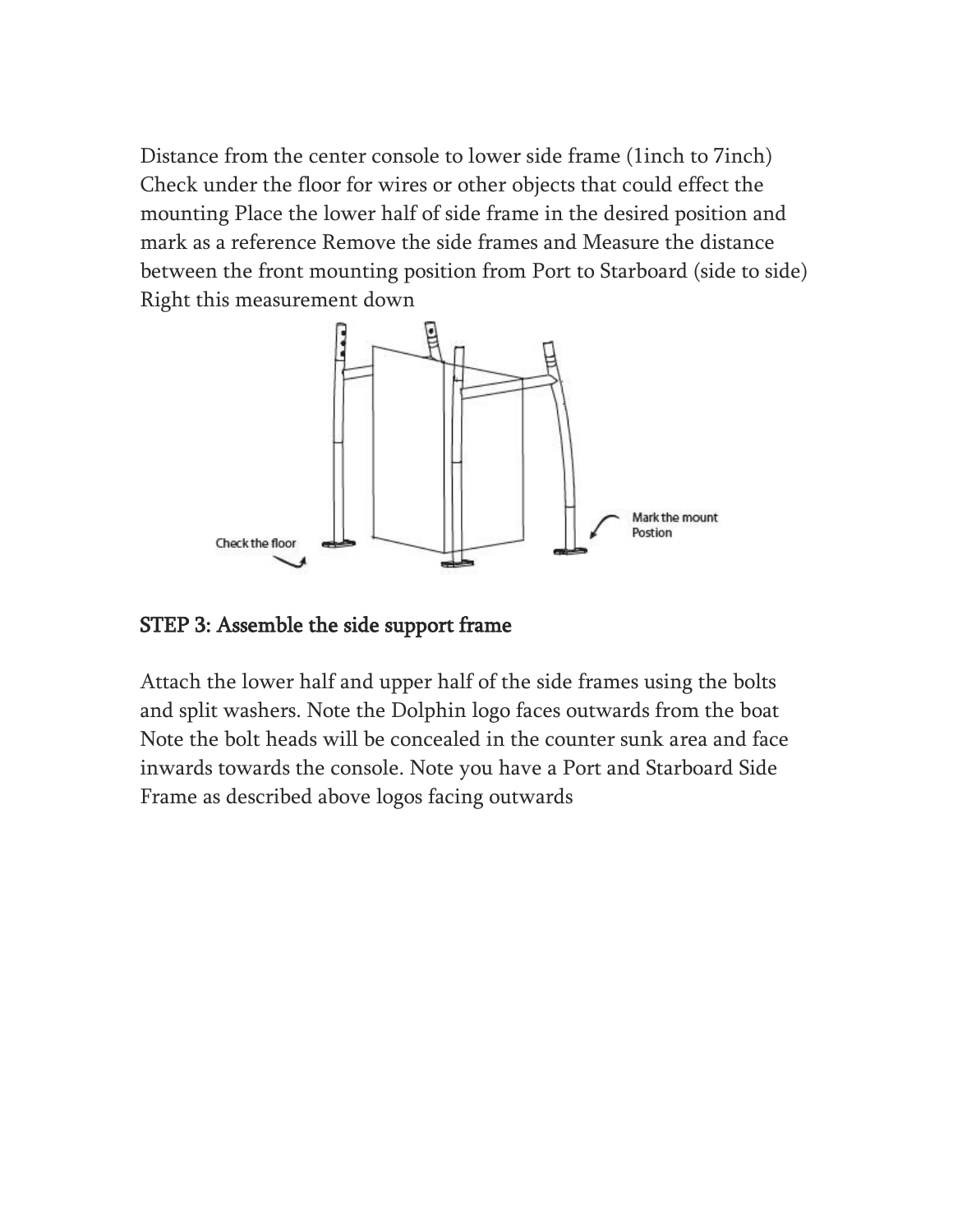

STEP 4: Attach the ball clamps to top of Side Frames

The top of the side frame has a counter sunk circle with a threaded hole; the ball clamps have a raised circle area. Insert the raised circle area into the counter sunk hole of the side frame insert bolt from inside the ball clamp into the side frame end and tighten. NOTE Allow the ball clamp to rotate very slightly for adjustment.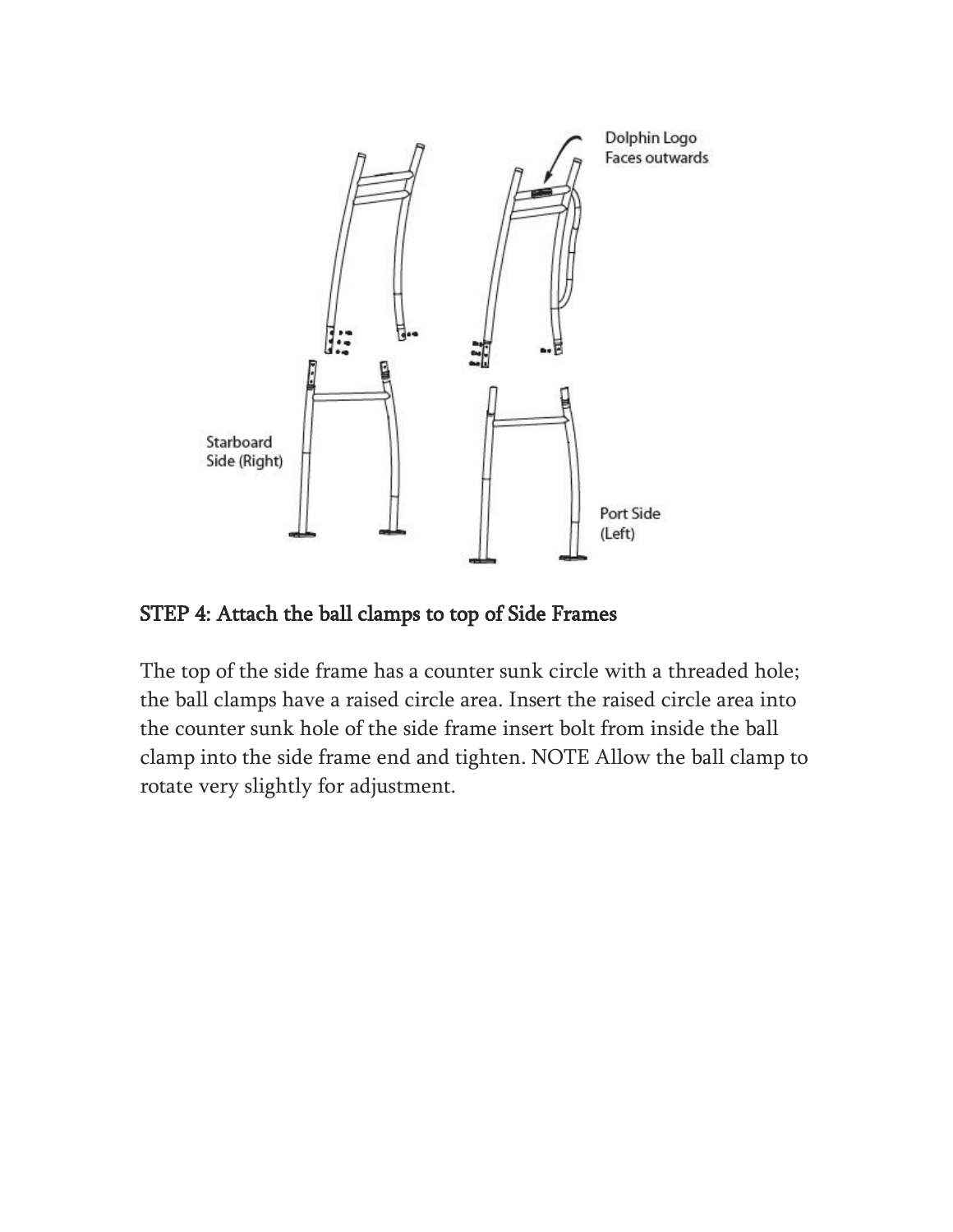

#### STEP 5: Assemble the front and center section of the top frame

Note the shape of the front section is narrow and also has a bend curve which faces downwards when attached to the side support frames of the T Top.

Note the lap joints have a number on the !at face match these up for correct installation



STEP 6: Attach the Side Supports to the Assemble Top Section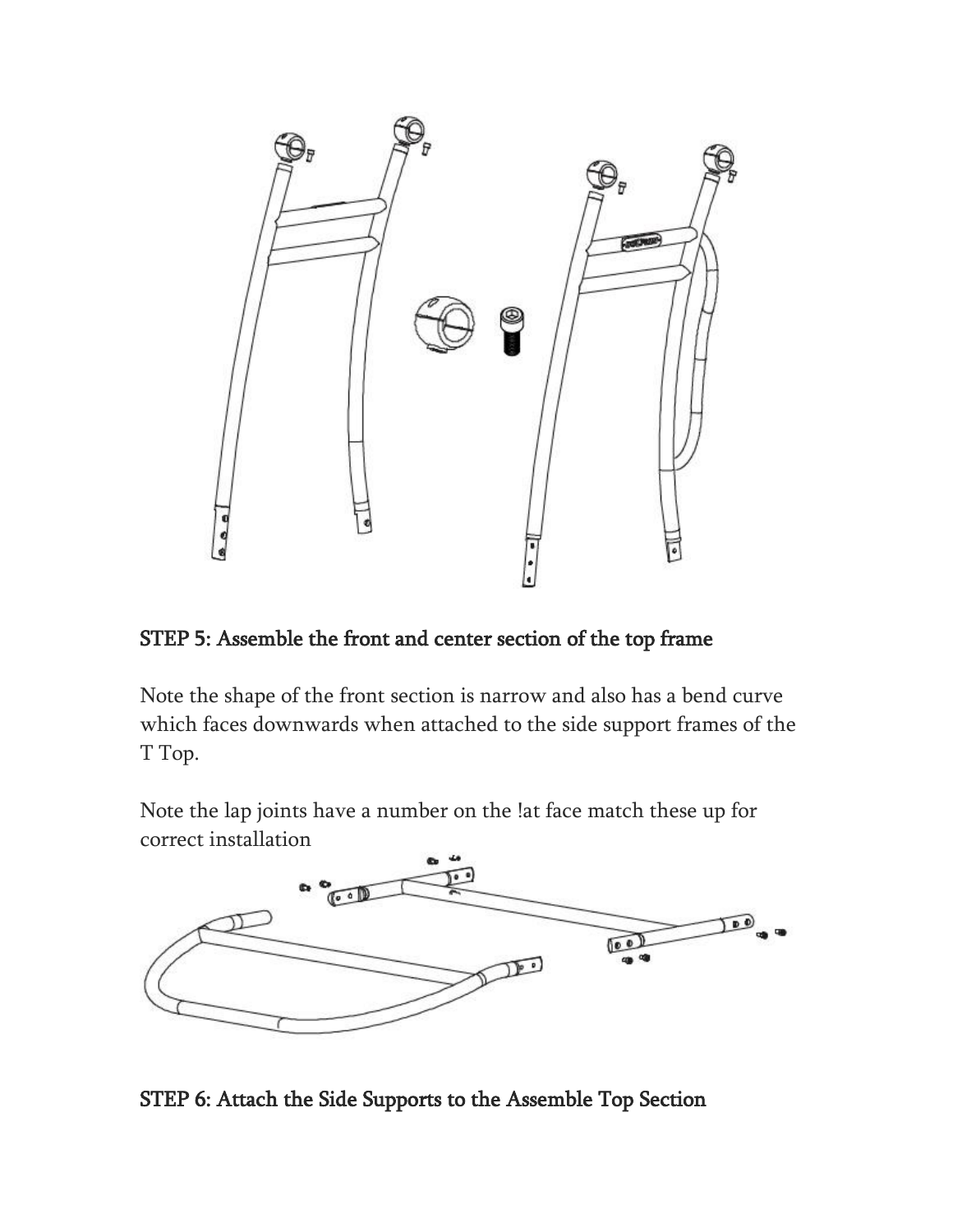Check the direction of the side support arms Logo to the outside, handle to the rear The small curved top frame for the cover curves and bends downwards to the floor

Remove the tops of the ball clamps please NOTE the clamps are to be placed on the same way (they are numbered inside)

Find the center of the cross bar on the top section mark this. Use the measurement you marked out for the position of the deck mounts Mark this in the two cross beams on the top section that is assembled.

Attach the partial top section to the support frame ensuring all parts are facing the correct direction. (Refer to pictures of T Tops for reference if unsure.)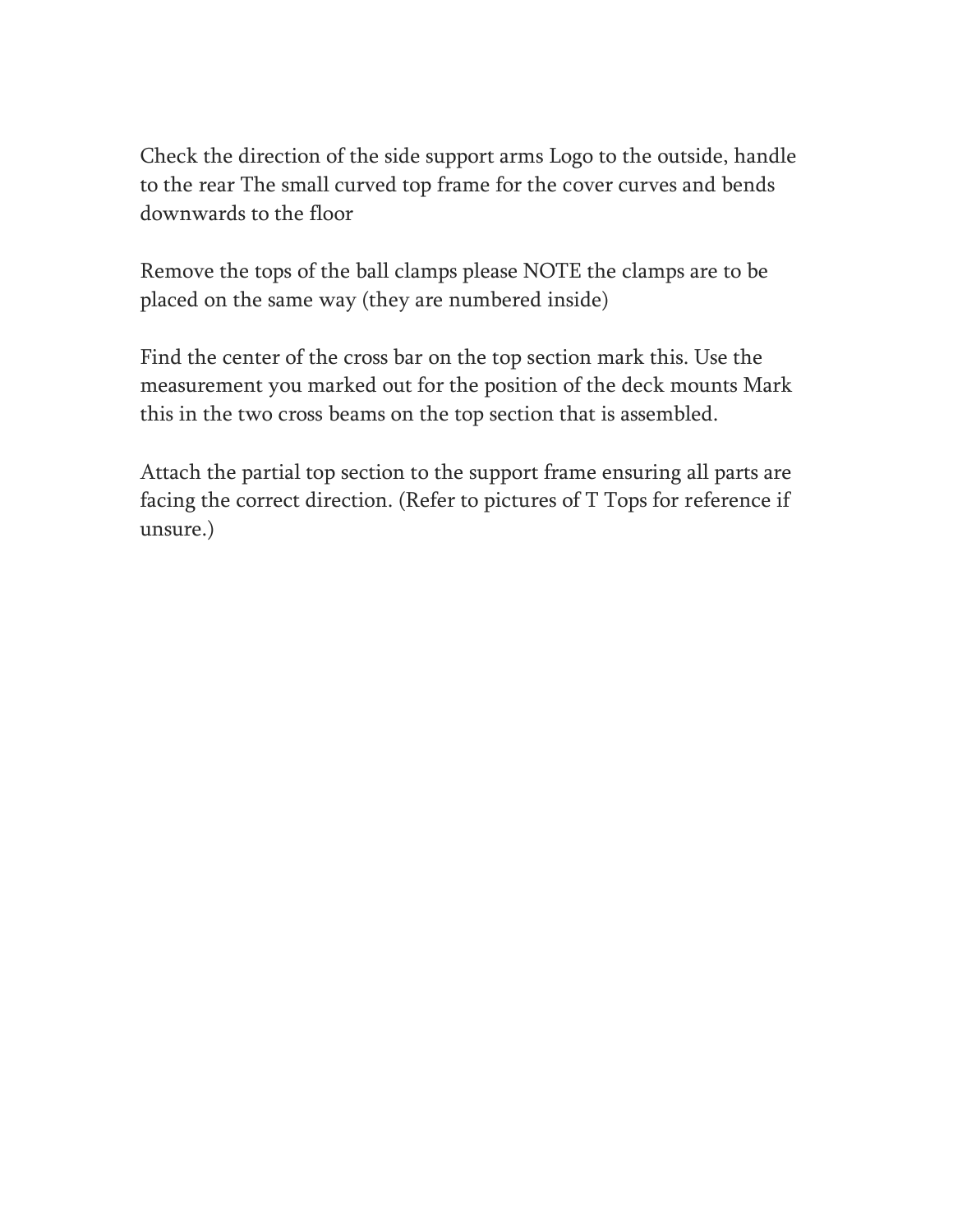

STEP 7: Attach the T-top to the floor of the boat

Place the T Top you have assemble on the marks you have made near your console Now you can pre drill and use the bolts and backing plates and lock in you mounting points NOTE: Check under the floor for any wires or objects before drilling holes.

#### STEP 8: Attach rear section of the top frame to the T Top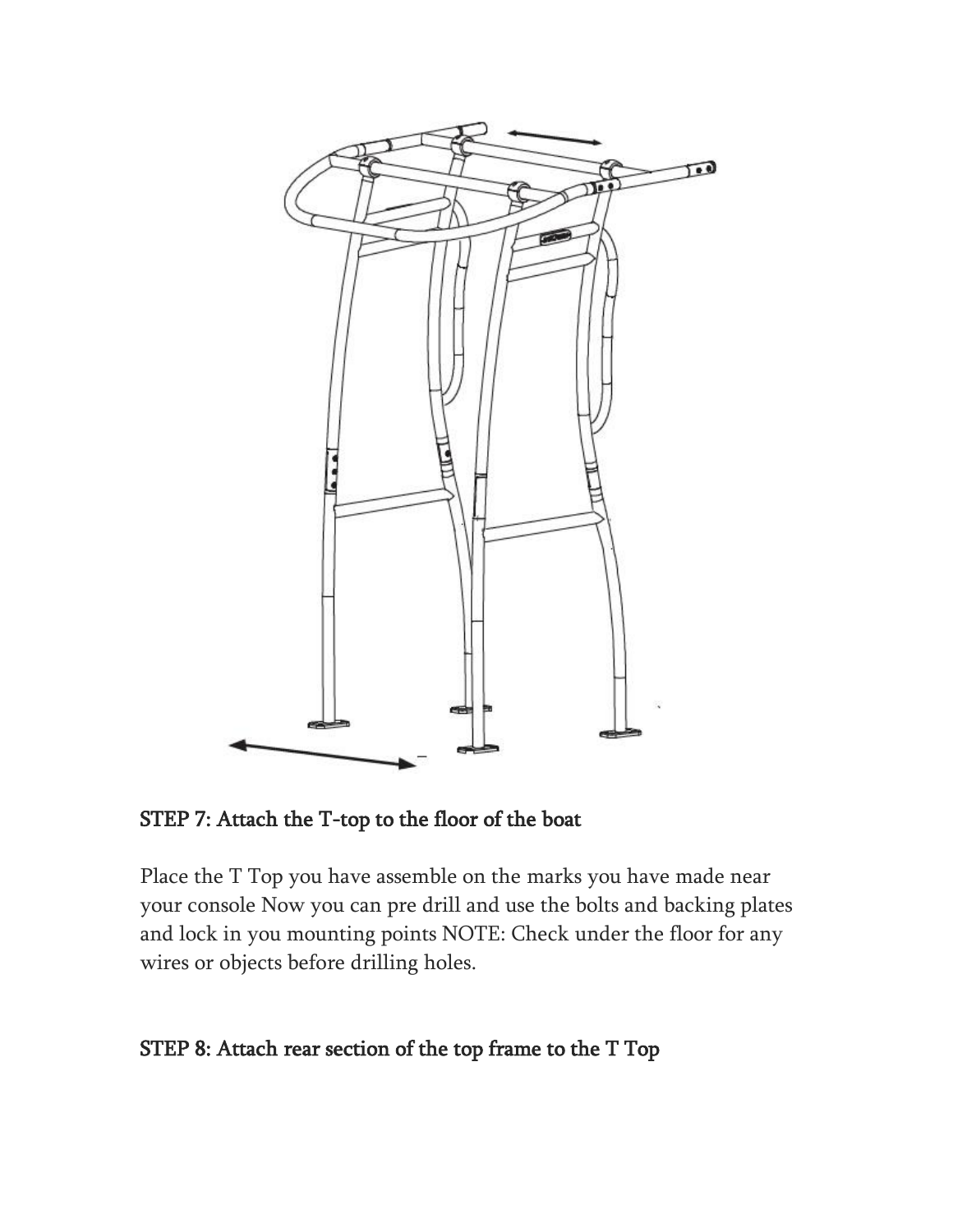

#### STEP 9: Attaching the cover to the top frame.

Remove the cover and lay out on the ground. Note: there is a zipped front pocket, which is zippered from side to side. Place this over the front section of the T-top and zipper up now you can fold out over the rest of the top frame and hook over the back and zipper this section up and the Velcro corner sections. Now you can pull tight the side section with zippers and Velcro tabs.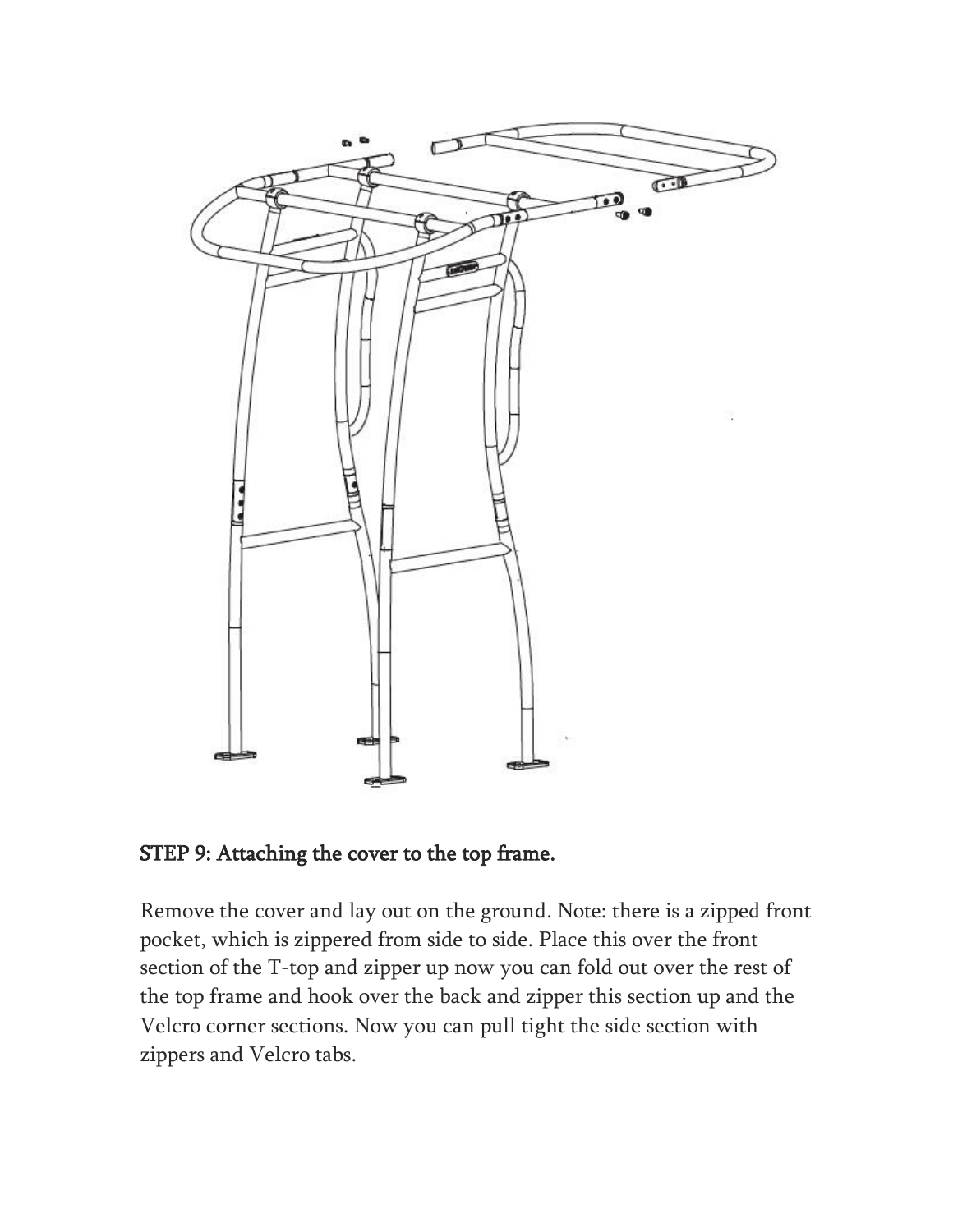

STEP 10: Attaching stand-offs to T Top side main frames.

#### CARE AND MAINTENANCE

Be sure to check and tighten all fasteners and connections prior to every use Be cautious when towing or driving under obstacles, low hanging structures or trees Leave dolphin t top in the erect position when towing behind a vehicle Use soap and water to clean your tower. Avoid abrasive material that might scratch or damage the tower protective finish.